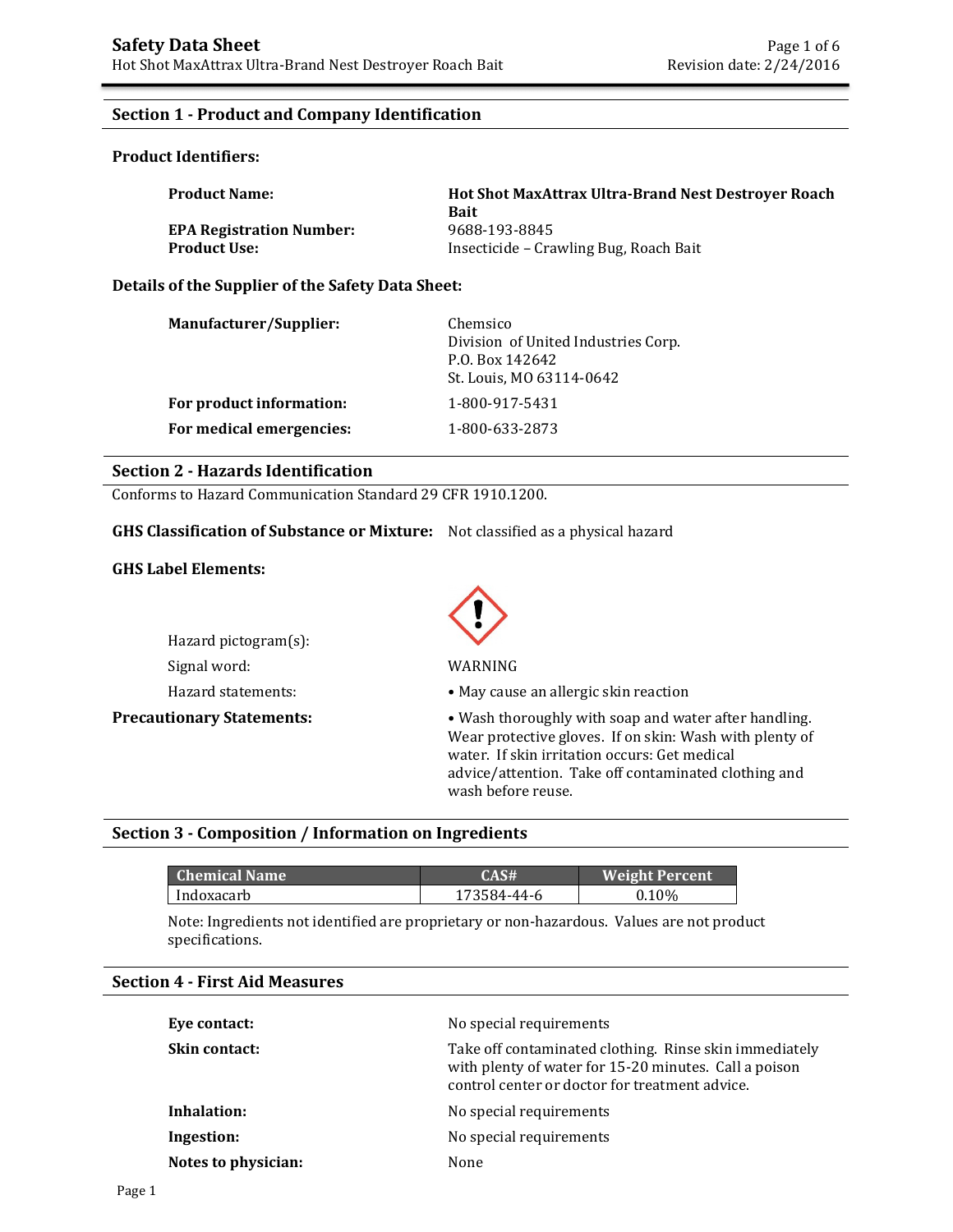**General advice:** If you feel unwell, seek medical advice (show the label where possible). Ensure that medical personnel are aware of the material(s) involved, and take precautions to protect themselves. Keep out of reach of children.

#### **Section 5 - Fire Fighting Measures**

| <b>Flammable properties:</b>                   | Not flammable by OSHA criteria.                                                                                                                                                                                                              |
|------------------------------------------------|----------------------------------------------------------------------------------------------------------------------------------------------------------------------------------------------------------------------------------------------|
| Suitable extinguishing media:                  | Water fog, foam, $CO2$ , dry chemical                                                                                                                                                                                                        |
| Unsuitable extinguishing media:                | Not available                                                                                                                                                                                                                                |
| Specific hazards arising from the<br>chemical: | Container may melt and leak in heat of fire. Do not allow<br>run-off from firefighting to enter drains or water courses.                                                                                                                     |
| Protective equipment for firefighters:         | Firefighters should wear full protective clothing including<br>self-contained breathing apparatus.                                                                                                                                           |
| Hazardous combustion products:                 | None known                                                                                                                                                                                                                                   |
| Sensitivity to mechanical impact:              | None known                                                                                                                                                                                                                                   |
| <b>Explosion data:</b>                         | Not available                                                                                                                                                                                                                                |
| Sensitivity to static discharge:               | Not available                                                                                                                                                                                                                                |
| <b>Personal precautions:</b>                   | Keep unnecessary personnel away. Do not touch or walk<br>through spilled material. Do not touch damaged containers<br>or spilled material unless wearing appropriate protective<br>clothing. Keep people away from and upwind of spill/leak. |

#### **Section 6 - Accidental Release Measures**

| <b>Personal precautions:</b>       | Remove all sources of ignition. Wear personal protective<br>equipment. Wash thoroughly after handling.                                                                                                                                                                                                                                                                                                                                                  |
|------------------------------------|---------------------------------------------------------------------------------------------------------------------------------------------------------------------------------------------------------------------------------------------------------------------------------------------------------------------------------------------------------------------------------------------------------------------------------------------------------|
| For emergency responders:          | If specialized clothing is required to deal with the spillage,<br>take note of any information in Section 8 on suitable and<br>unsuitable materials.                                                                                                                                                                                                                                                                                                    |
| <b>Environmental precautions:</b>  | Avoid dispersal of spilled material and runoff and contact<br>with soil, waterways, drains and sewers.                                                                                                                                                                                                                                                                                                                                                  |
| <b>Methods for containment and</b> |                                                                                                                                                                                                                                                                                                                                                                                                                                                         |
| cleaning up:                       | Stop leak if without risk. Move containers from spill area.<br>Before attempting clean up, refer to hazard data given<br>above. Small spills may be absorbed with earth, sand or<br>absorbent material swept up and placed in suitable,<br>covered, and labeled containers. Prevent large spills from<br>entering sewers or waterways. Contact emergency<br>services and supplier for advice. Never return spills in<br>original containers for re-use. |

## **Section 7 - Handling and Storage**

**Precautions for safe handling:** Put on appropriate personal protective equipment (see Section 8). Do not use near heat, open flame or any other ignition source. Avoid contact with skin, eyes and clothing. Use an appropriate respirator when adequate ventilation is not available. Avoid breathing vapors or spray mists of the product.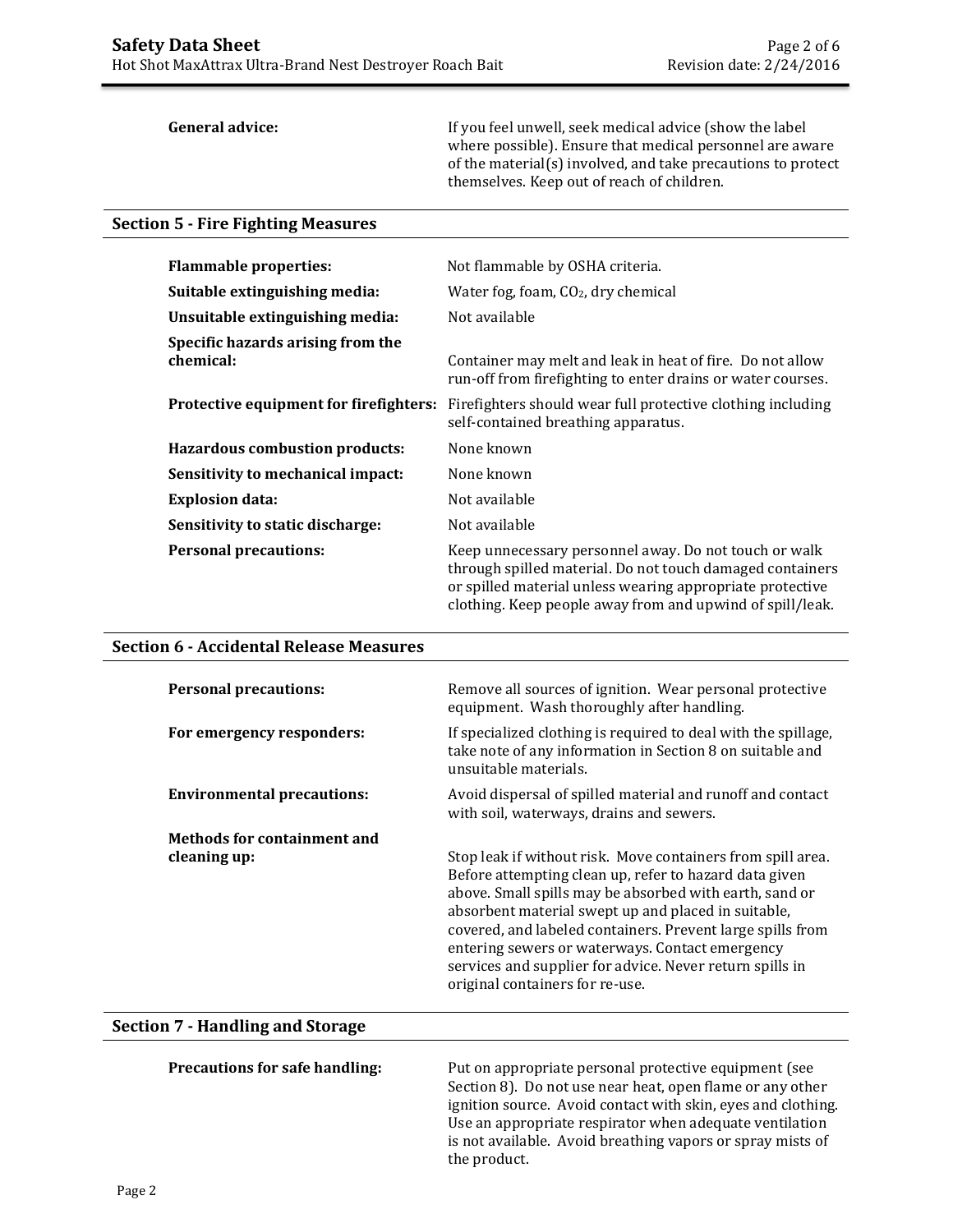**Storage:** Store product in a cool, dry place, out of reach of children. Keep container closed when not in use. Keep away from food, drink and animal feedingstuffs. Keep tightly closed. Non-refillable container. Do not reuse or refill this container. Place in trash or offer for recycling if available.

### **Section 8 - Exposure Controls / Personal Protection**

#### **Exposure guidelines:**

| <b>Components with Occupational Exposure Limits</b> |            |                        |                  |               |                     |     |              |
|-----------------------------------------------------|------------|------------------------|------------------|---------------|---------------------|-----|--------------|
|                                                     |            | <b>Exposure Limits</b> |                  |               |                     |     |              |
| <b>OSHA PEL</b>                                     |            |                        | <b>ACGIH TLV</b> |               | <b>Supplier OEL</b> |     |              |
| <b>Chemical name</b>                                |            | ppm                    | $mg/m^3$         | ppm           | $mg/m^3$            | ppm | $mg/m^3$     |
| Indoxacarb                                          | <b>TWA</b> | ------                 | 15 (total        | $- - - - - -$ | 10                  |     |              |
|                                                     |            |                        | dust)            |               |                     |     | (Respirable) |

**Engineering controls: Controls: General ventilation normally adequate.** 

#### **Personal protective equipment:**

| Eye/Face protection:                   | None required                                                                                                                                                                         |
|----------------------------------------|---------------------------------------------------------------------------------------------------------------------------------------------------------------------------------------|
| Skin and body protection:              | Wash hands after handling.                                                                                                                                                            |
| <b>Respiratory protection:</b>         | Where exposure guideline levels may be exceeded, use an<br>approved NIOSH respirator.                                                                                                 |
| <b>General hygiene considerations:</b> | Handle in accordance with good industrial hygiene and<br>safety practice. When using, do not eat or drink. Wash<br>hands before breaks and immediately after handling the<br>product. |

### **Section 9 - Physical & Chemical Properties**

| Appearance:                                        | Thick paste       |
|----------------------------------------------------|-------------------|
| Color:                                             | Light brown       |
| <b>Physical state:</b>                             | Solid             |
| Odor:                                              | Peanut butter     |
| Odor threshold:                                    | No data available |
| pH:                                                | $5.8 - 5.9$       |
| <b>Melting point:</b>                              | No data available |
| <b>Freezing point:</b>                             | No data available |
| <b>Boiling point:</b>                              | No data available |
| <b>Flash point:</b>                                | N/A               |
| <b>Evaporation rate:</b>                           | No data available |
| Flammability limits in air,<br>lower, % by volume: | No data available |
| Flammability limits in air,<br>upper, % by volume: | No data available |
| Vapor pressure:                                    | No data available |
| Vapor density:                                     | No data available |
| Relative density @ 20°C:                           | 1.08              |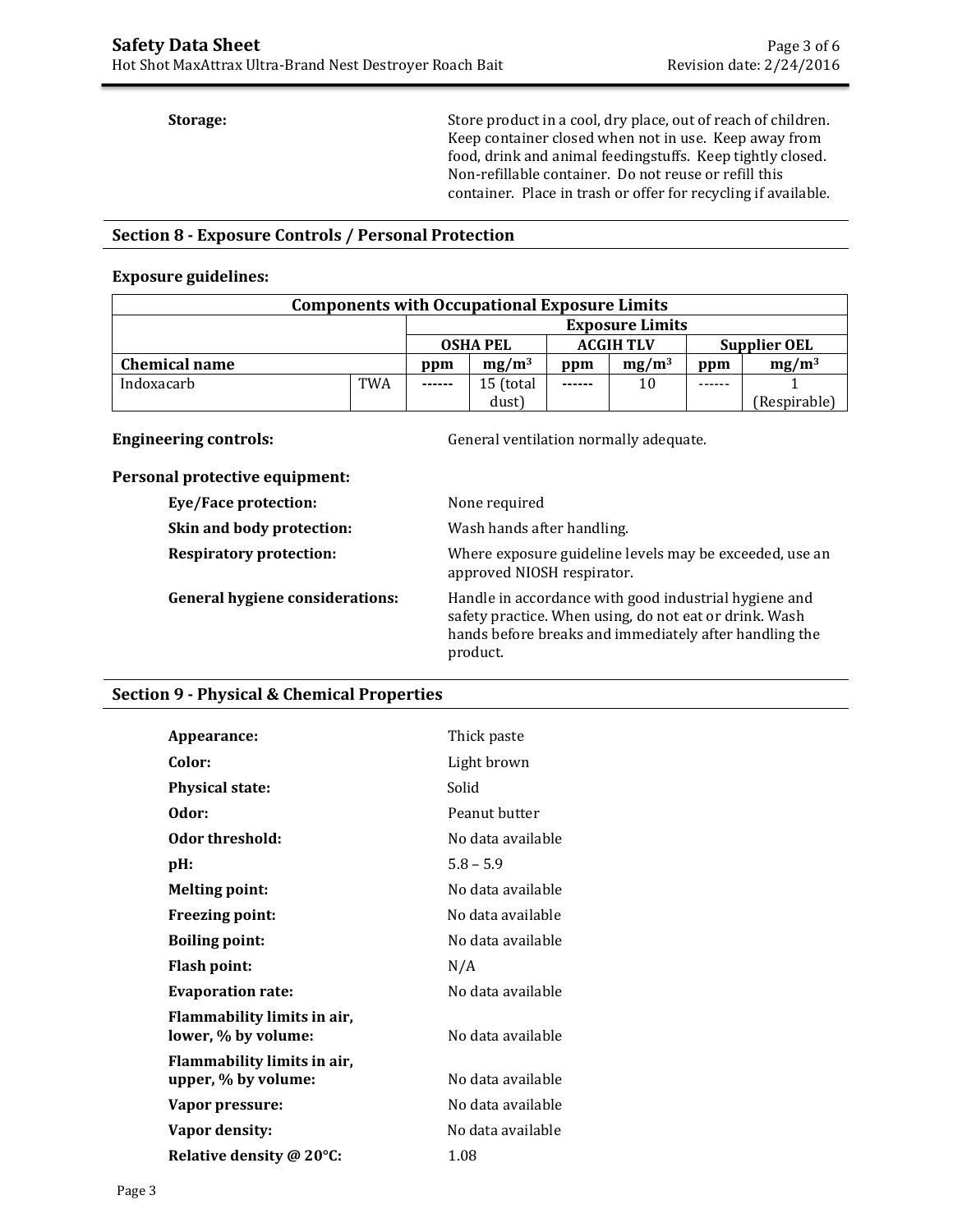| Octanol/water coefficient:        | No data available  |
|-----------------------------------|--------------------|
| Auto-ignition temperature:        | No data available  |
| <b>Decomposition temperature:</b> | No data available  |
| Solubility:                       | Insoluble in water |
| % Volatile organic compounds:     | $\mathbf{0}$       |

## **Section 10 - Chemical Stability & Reactivity Information**

## **Reactivity**

| Conditions to avoid:                                   | Do not mix with other chemicals.             |
|--------------------------------------------------------|----------------------------------------------|
| Incompatible materials:                                | Avoid strong oxidizers.                      |
| <b>Chemical stability</b><br><b>Product stability:</b> | Stable under recommended storage conditions. |
| <b>Other</b>                                           |                                              |
| Hazardous decomposition products:                      | None known                                   |
| <b>Possibility of hazardous reactions:</b>             | Hazardous polymerization does not occur.     |

## **Section 11 - Toxicological Information**

| Primary eye irritation:         | Non-irritating (EPA tox. category IV)               |
|---------------------------------|-----------------------------------------------------|
| <b>Primary skin irritation:</b> | Non-irritating (EPA tox. category IV)               |
| Acute dermal:                   | $LD_{50}$ > 5000 mg/kg (EPA tox. category IV)       |
| Acute inhalation:               | $LC_{50} > 2$ mg/L (EPA tox. category IV)           |
| Acute oral:                     | $LD_{50}$ > 5000 mg/kg (EPA tox. category IV)       |
| Sensitization:                  | May cause allergic reaction after repeated contact. |
| <b>Chronic effects:</b>         | No data available                                   |
| Carcinogenicity:                | No data available                                   |
| <b>Mutagenicity:</b>            | No data available                                   |
| <b>Reproductive effects:</b>    | No data available                                   |
| Teratogenicity:                 | No data available                                   |
| Ecotoxicity:                    | No data available                                   |
|                                 |                                                     |

## **Section 12 - Ecological Information**

| <b>Environmental effects:</b>           | No data available |  |
|-----------------------------------------|-------------------|--|
| <b>Aquatic toxicity:</b>                | None              |  |
| Persistence / degradability:            | No data available |  |
| <b>Bioaccumulation / accumulation:</b>  | No data available |  |
| <b>Partition coefficient:</b>           | No data available |  |
| <b>Mobility in environmental media:</b> | No data available |  |
| <b>Chemical fate information:</b>       | No data available |  |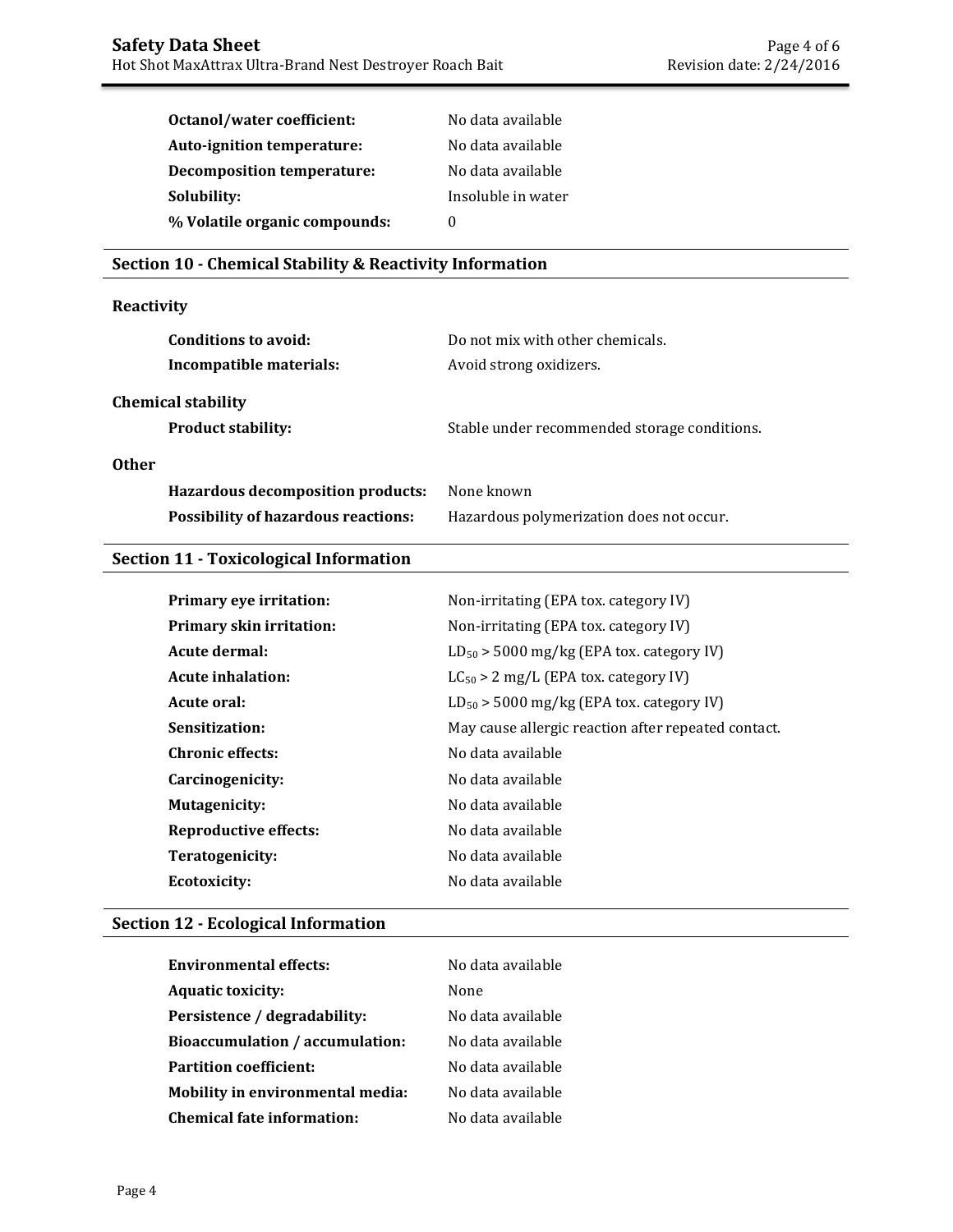### **Section 13 - Disposal Considerations**

| Waste codes:                  | Not available                                          |  |
|-------------------------------|--------------------------------------------------------|--|
| <b>Disposal instructions:</b> | Dispose in accordance with all applicable regulations. |  |
| Waste from residues/unused    |                                                        |  |
| products:                     | Not available                                          |  |
| Contaminated packaging:       | Not available                                          |  |

#### **Section 14 - Transportation Information**

| <b>U.S. Department of Transportation</b> |               |
|------------------------------------------|---------------|
| (DOT):                                   | Not regulated |
| <b>IATA:</b>                             | Not regulated |
| IMDG:                                    | Not regulated |

#### **Section 15 - Regulatory Information**

| <b>Occupational Safety and Health</b>             | 29 CFR 1910.1200 hazardous chemical |  |  |  |
|---------------------------------------------------|-------------------------------------|--|--|--|
| <b>Administration (OSHA):</b>                     | No.                                 |  |  |  |
| <b>CERCLA</b> (Superfund) reportable<br>quantity: | Not available                       |  |  |  |

#### **Hazard categories**

## **Superfund Amendments and Reauthorization Act of 1986 (SARA):**

| Immediate Hazard                       | Nο             |
|----------------------------------------|----------------|
| Delayed Hazard                         | N <sub>0</sub> |
| Fire Hazard                            | No             |
| Pressure Hazard                        | N٥             |
| Reactivity Hazard                      | N <sub>0</sub> |
| <b>Section 302 extremely hazardous</b> |                |
| Substance:                             | No             |
| Section 311 hazardous chemical:        | Nο             |
| <b>Clean Air Act (CAA):</b>            | Not available  |
| <b>Clean Water Act (CWA):</b>          | Not available  |
| <b>State regulations:</b>              | None           |

**FIFRA labeling:** This chemical is a pesticide product registered by the Environmental Protection Agency and is subject to certain labeling requirements under federal pesticide law. These requirements differ from the classification criteria and hazard information required for safety data sheets, and for workplace non-pesticide chemicals. Following is the hazard information as required on the pesticide label:

| Signal word:                        | <b>CAUTION</b>                                                                                                                                                                                                                                                                                                                                       |
|-------------------------------------|------------------------------------------------------------------------------------------------------------------------------------------------------------------------------------------------------------------------------------------------------------------------------------------------------------------------------------------------------|
| <b>Precautionary</b><br>statements: | Wash thoroughly with soap and water after handling bait stations.                                                                                                                                                                                                                                                                                    |
|                                     | This product is extremely toxic to fish and aquatic organisms. Drift and runoff from<br>treated areas may be hazardous to aquatic organisms in neighboring areas. To<br>protect the environment, do not allow pesticide to enter or run off into storm drains,<br>drainage ditches, gutters or surface waters. Applying this product in calm weather |